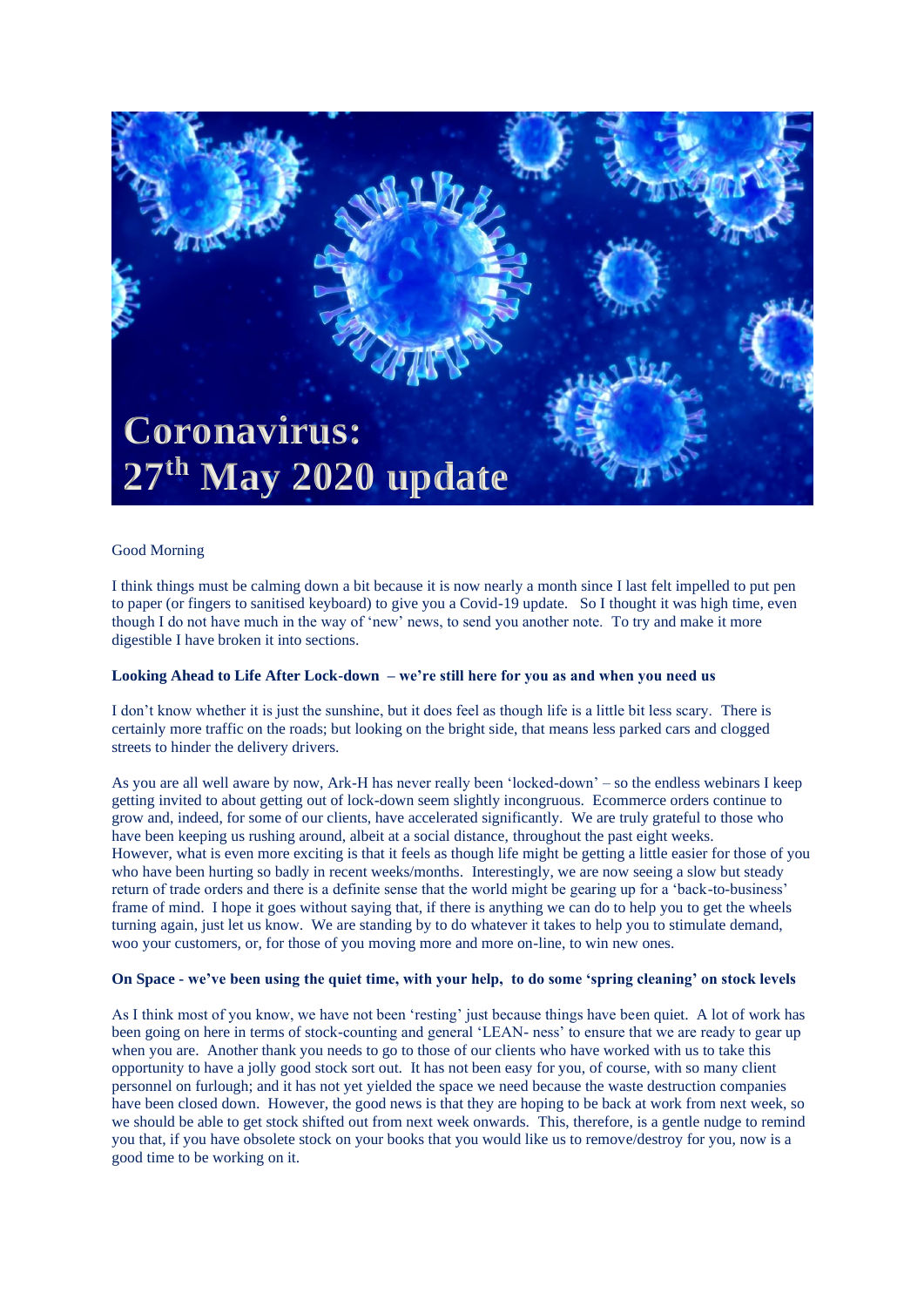#### **On Systems – we've moved up a gear on our new systems roll out**

With many of you, we have been using the time to focus on accelerating the move to the new bar-code enabled warehouse management system (WMS). It seemed to us that, while activity levels had dropped for some clients, it was the perfect opportunity to undertake stock counts and plan and implement systems migration. The enhanced inventory management ability of the Snap system does not just add visibility to inventory control (which it certainly does) but also speeds up staff training (ideal for the current climate) and massively improves pick accuracy on bar-coded product. We have increased our bar-code production scope/capacity; so for those of you whose product is not bar-coded at source, we can now produce and apply bar-codes economically as a part of the goods receiving process; thus making the benefits of the system more widely available. These initiatives are proving so successful that I think we will be increasing the size of our IT team going forward; simply so that we can maintain the momentum.

### **On Despatch - we're doing our best to work with carriers to mitigate, or at least manage, delivery delays**

I know that some of you are experiencing frustrating delays on despatch; and I am truly sorry to tell you that I don't think that area will be resolved overnight. The carrier companies, like the rest of us, are coping with the impact of the pandemic. They have experienced unprecedented levels of staff absences (due to sickness, selfisolation, bereavement etc.); and they too have had to furlough some people due to the collapse of the B2B delivery side. Even the Global Giants like DHL and FedEx have been rendered fragile by the global pandemic; which is why, almost without exception, the carrier companies are operating outside of their normal SLAs. We, and they, are doing our best to manage this; and we are all sorry for any adverse impact that longer than usual delivery times might be having on your customer experience. However, there is even a slight silver lining to the problems of the carriage market, in that consumers seem to be becoming a little more realistic about lead times. One of my colleagues here was even willing to wait 10 days for a case of beer!

# **On Teams – using the technology to improve communications**

One of the most important lessons that we have learned from the past few weeks has been the real value of online client communications and meetings. We have all stepped up our use of the technologies we already had at our disposal, things like Teams and Zoom, and we have enjoyed the benefits of that both internally and in terms of client contact. Clients we have not seen/met with for ages, and who really struggled to make time for meetings in normal circumstances, have found it possible to make on-line meetings. It has proven much easier to involve large groups (including operations and IT staff) when the meeting has no travel time tacked on the beginning or the end of the meeting. Conferencing in the people at home; getting together in a calm, on-line way; and being able to share screens and data in real time has meant that we are achieving a lot more. Personally, although I absolutely loathe seeing myself on camera, I really do think we are all benefitting from the genuinely 'face-to-face' contact that Teams is giving us.

## **On Ark-H Staff - they're still stars**

Finally, and I know you are probably sick of me telling you how terrific our staff have been, this is one of those songs I just can't stop singing. Working from home seems to suit most of the managers and I think they are now beginning to see some productivity benefits. They tell me they are all very busy; but, the very least they are saving on their traveling time. The rotating furlough we introduced is working really well for the Customer Services exec teams. It gives them a bit of a break and we have seen real strides in cross-training, multi-skilling and team spirit, the benefits of which will last long after the lock-down is over. The picking and packing staff, initially stricken with a touch of 'furlough envy', have got over that now (pizza meetings in the yard have helped!) and are really enjoying some of the added responsibilities and learning that has come their way as a result of all this.

We are continuing to do all we can to keep them safe, especially given that they are the beating heart of our business. The use of anti-fatigue/anti-viral-spacer mats and hand sanitisers will, I think, become part of our everyday lives. Furthermore, I am delighted to say that our masks have finally arrived. We bought posh ones (washable, breathable and environmentally friendly) on the basis that if people do not want to wear them in the workplace (most don't) they could at least use them on public transport and/or doing their shopping. They come in a choice of colours, black, blue or pink, as stylishly modelled here by Kat and her team.